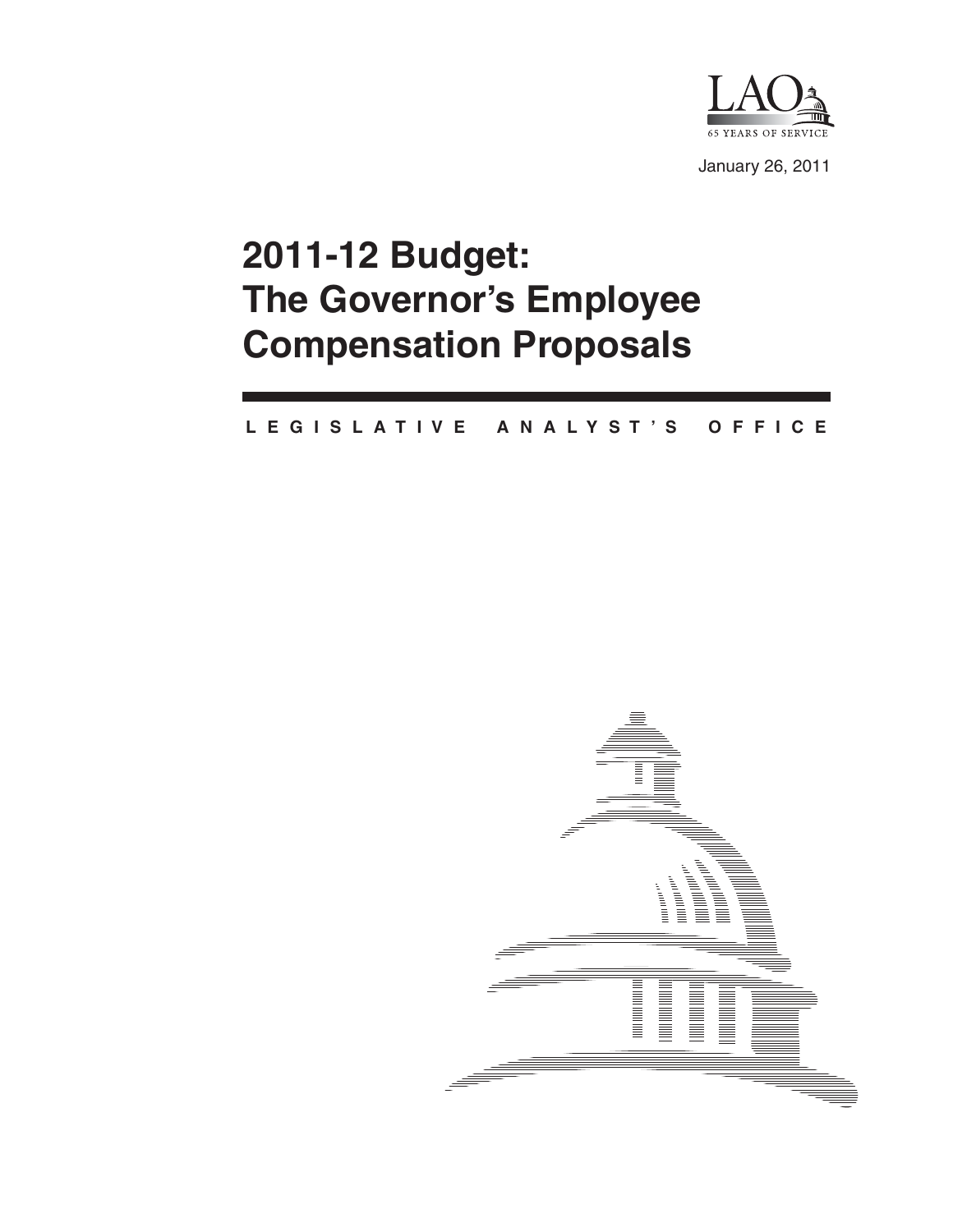

### **Employee Compensation Background**





**Estimated Total State Employment.** The state employs about 358,000 people at a salary cost of about \$23.6 billion (all funds). About two-thirds of these employees work in the executive branch.



 *223,000 Executive Branch Employees.* California Department of Corrections and Rehabilitation (CDCR) accounts for about 30 percent of the executive branch workforce. About 83 percent of the executive branch is represented by one of the state's 21 bargaining units. Most of the remaining 17 percent of the workforce are managers, supervisors, and Governor appointees.



**Z** *Costs.* Executive branch employee compensation accounts for about 12 percent of projected General Fund expenditures in 2011-12. It includes: \$7 billion in salaries and \$3.4 billion in benefits.

#### LEGISLATIVE ANALYST'S OFFICE 1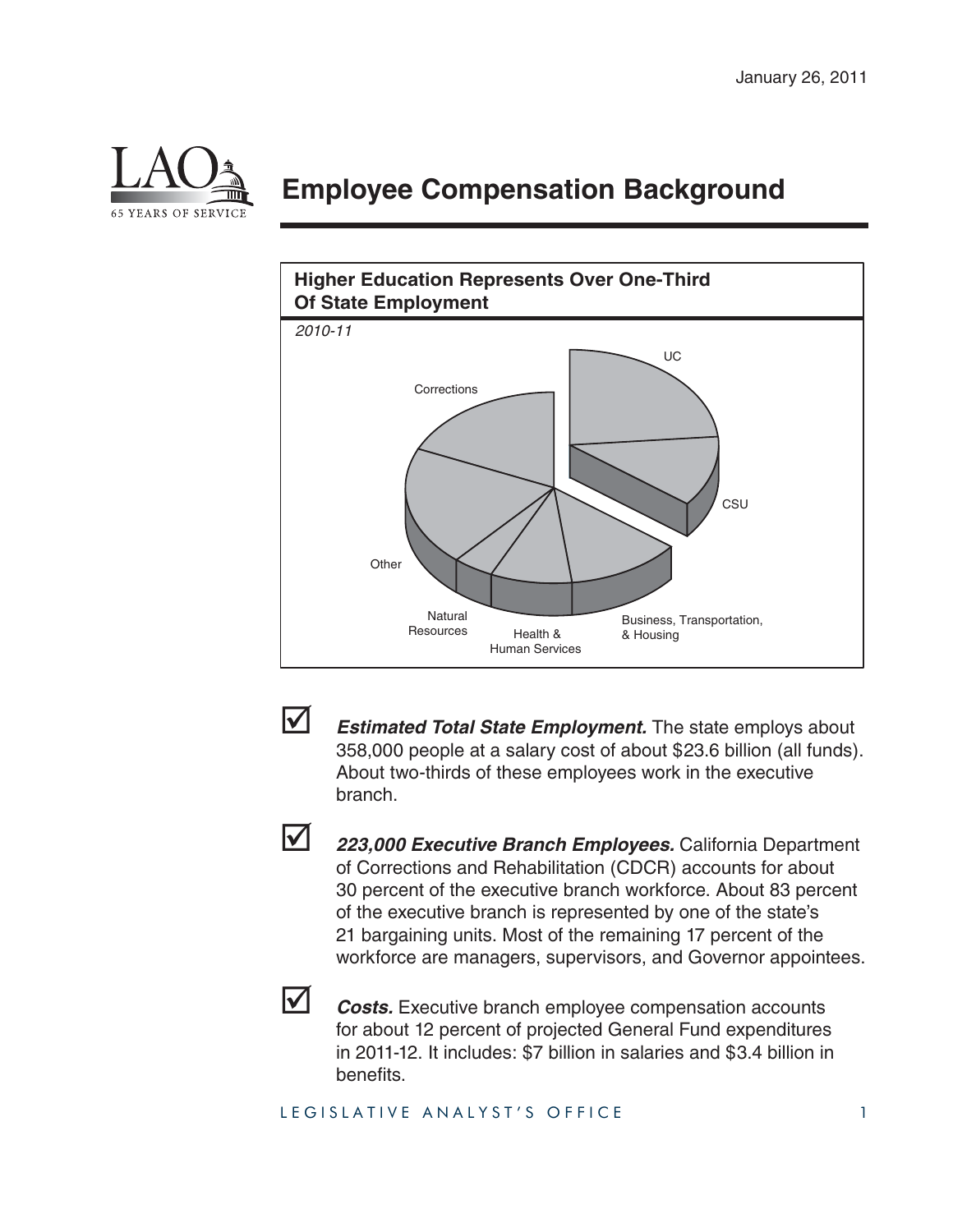

### **Memorandum of Understanding (MOU) Process**

*Ralph C. Dills Act.* With passage of the Dills Act in 1977, the Legislature authorized collective bargaining between unions representing rank-and-file state employees and the administration.



**12** Legislature and Employee Ratification. The Legislature and bargaining unit members must ratify the key provisions of MOUs in order for them to take effect. In addition, under the Dills Act, the Legislature annually may choose whether to appropriate funds in the budget to continue the financial provisions of each MOU.



 *Fiscal Analysis Requirement.* Section 19829.5 of the Government Code—approved by the Legislature in 2005 requires the Legislative Analyst's Office (LAO) to produce a fiscal analysis of tentative MOUs within ten days of receiving them and specifies that legislative ratification of MOUs should not occur until either the LAO has presented its review or ten days have passed from the time the LAO received the MOUs.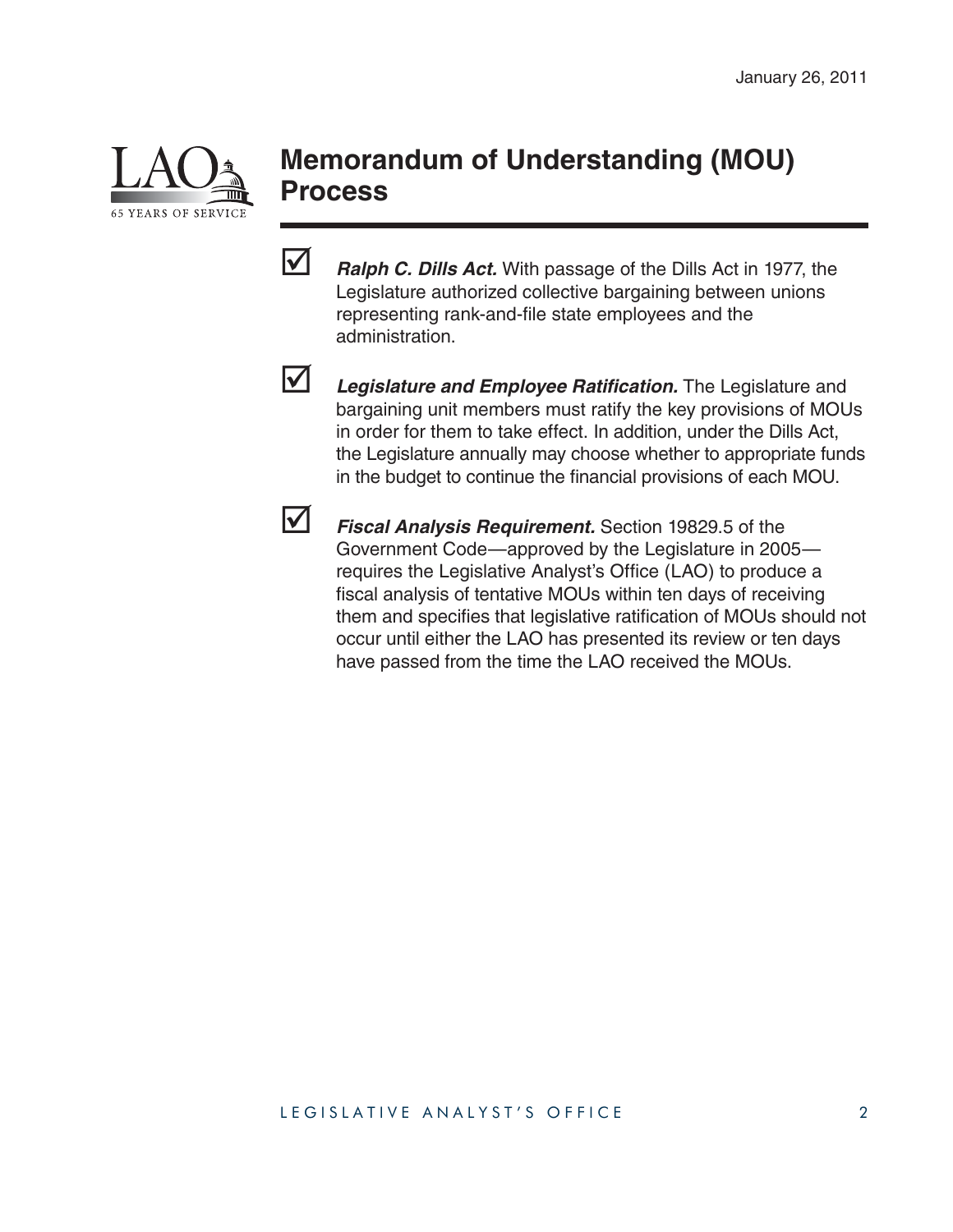

## **Current Status of Bargaining Unit Contracts**

| <b>Status of State Employee</b><br><b>Collective Bargaining Agreements</b> |                                |                              |
|----------------------------------------------------------------------------|--------------------------------|------------------------------|
|                                                                            | Percent of<br><b>Workforce</b> | <b>MOU Ratification Bill</b> |
| <b>Bargaining Units With New Contracts</b>                                 |                                |                              |
| 1-Administrative, Financial, and Staff Services                            | 21.1%                          | AB 1625 (J. Pérez)           |
| 3-Educators and Librarians (Institutional)                                 | 1.0                            | AB 1625 (J. Pérez)           |
| 4-Office and Allied                                                        | 12.4                           | AB 1625 (J. Pérez)           |
| 5-Highway Patrol                                                           | 3.0                            | SB 846 (Correa)              |
| 8-Firefighters                                                             | 2.3                            | AB 1592 (Buchanan)           |
| 11-Engineering and Scientific Technicians                                  | 1.1                            | AB 1625 (J. Pérez)           |
| 12-Craft and Maintenance                                                   | 4.8                            | SB 846 (Correa)              |
| 14-Printing Trades                                                         | 0.2                            | AB 1625 (J. Pérez)           |
| 15-Allied Services (Custodial, Food, Laundry)                              | 2.0                            | AB 1625 (J. Pérez)           |
| 16-Physicians, Dentists, and Podiatrists                                   | 0.8                            | AB 1592 (Buchanan)           |
| 17-Registered Nurses                                                       | 2.2                            | AB 1625 (J. Pérez)           |
| 18-Psychiatric Technicians                                                 | 2.7                            | SB 846 (Correa)              |
| 19-Health and Social Services/Professional                                 | 2.3                            | AB 1592 (Buchanan)           |
| 20-Medical and Social Services                                             | 1.5                            | AB 1625 (J. Pérez)           |
| 21-Education and Libraries (Noninstitutional)                              | 0.3                            | AB 1625 (J. Pérez)           |
| <b>Percentage of Workforce With New Contracts</b>                          | 57.7%                          |                              |
| <b>Bargaining Units With Expired Contracts</b>                             |                                |                              |
| 2-Attorneys                                                                | 1.6%                           | Expired                      |
| 6-Correctional Peace Officers                                              | 13.8                           | Expired                      |
| 7-Protective Services and Public Safety                                    | 3.0                            | Expired                      |
| 9-Professional Engineers                                                   | 4.9                            | Expired                      |
| 10-Professional Scientific                                                 | 1.2                            | Expired                      |
| 13-Stationary Engineer                                                     | 0.4                            | Expired                      |
| <b>Percentage of Workforce With Expired Contracts</b>                      | 25.0%                          |                              |
| <b>Supervisors and Managers</b>                                            | 17.3%                          | Not Applicable               |



 *Most Employee Bargaining Units Have Active Contracts.* As indicated above, most bargaining units have active MOUs.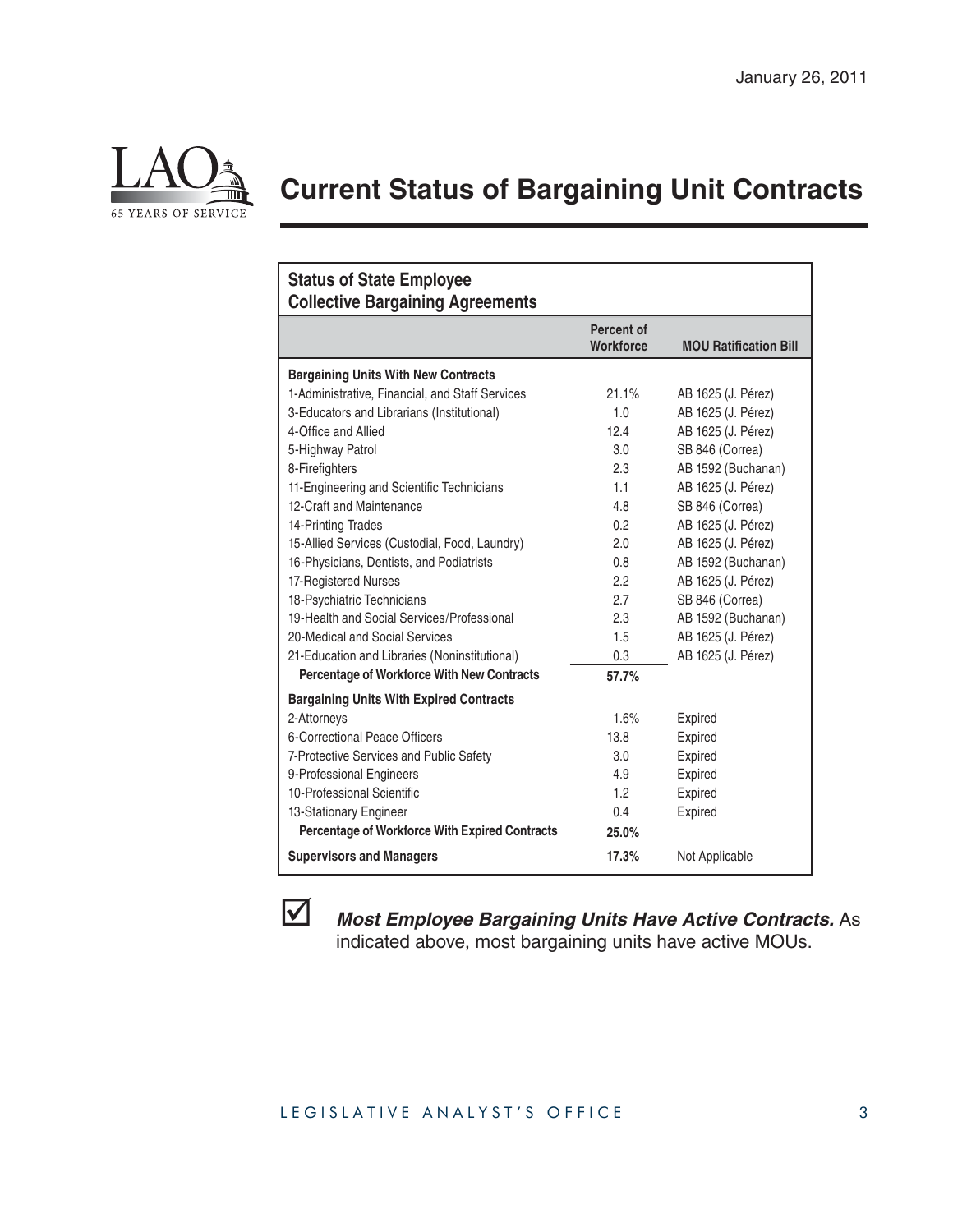

### **Status of State Employee Cost Savings Policies**

#### **Major Employee Compensation Policies Resulting From Collective Bargaining and Administrative Actions**

(Excludes Legislative, Judicial, and University Employees)

|                                                                                                      |                                           | <b>Employees in Bargaining Units</b>                                     |                                                                |
|------------------------------------------------------------------------------------------------------|-------------------------------------------|--------------------------------------------------------------------------|----------------------------------------------------------------|
|                                                                                                      | <b>Managers and</b><br><b>Supervisors</b> | <b>With Current</b><br><b>Collective Bargaining</b><br><b>Agreements</b> | <b>With Expired Collective</b><br><b>Bargaining Agreements</b> |
| <b>Unpaid Leave Days</b>                                                                             |                                           |                                                                          |                                                                |
| One per month for 12 months,<br>"Personal Leave Program"                                             | Yes                                       | Yes, except Units 5<br>and 8                                             | No                                                             |
| Three per month "furlough" pursuant to<br>executive orders                                           | No                                        | No                                                                       | Yes, with limited<br>exceptions                                |
| <b>Retirement</b>                                                                                    |                                           |                                                                          |                                                                |
| Increased employee contributions                                                                     | Yes                                       | Yes                                                                      | No.                                                            |
| New formula for new state employees                                                                  | Yes                                       | Yes                                                                      | Yes                                                            |
| <b>Other</b>                                                                                         |                                           |                                                                          |                                                                |
| Two floating paid leave days annually                                                                | Yes                                       | Yes, except Units 5, 8,<br>12, 16, 18, and $19^a$                        | No                                                             |
| Employees at top step get a pay<br>increase in 2012 or 2013                                          | Yes                                       | Yes                                                                      | <b>No</b>                                                      |
| During collective bargaining agreement,<br>salaries continuously appropriated<br>during late budgets | <b>No</b>                                 | Yes                                                                      | No.                                                            |
| <sup>a</sup> Unit 19 receives one floating paid leave day annually.                                  |                                           |                                                                          |                                                                |



*State Employee Cost Savings Policies.* The above figure summarizes the recently adopted cost savings policies that apply to: managers and supervisors, employees in bargaining units with active MOUs, and employees in bargaining units with expired MOUs.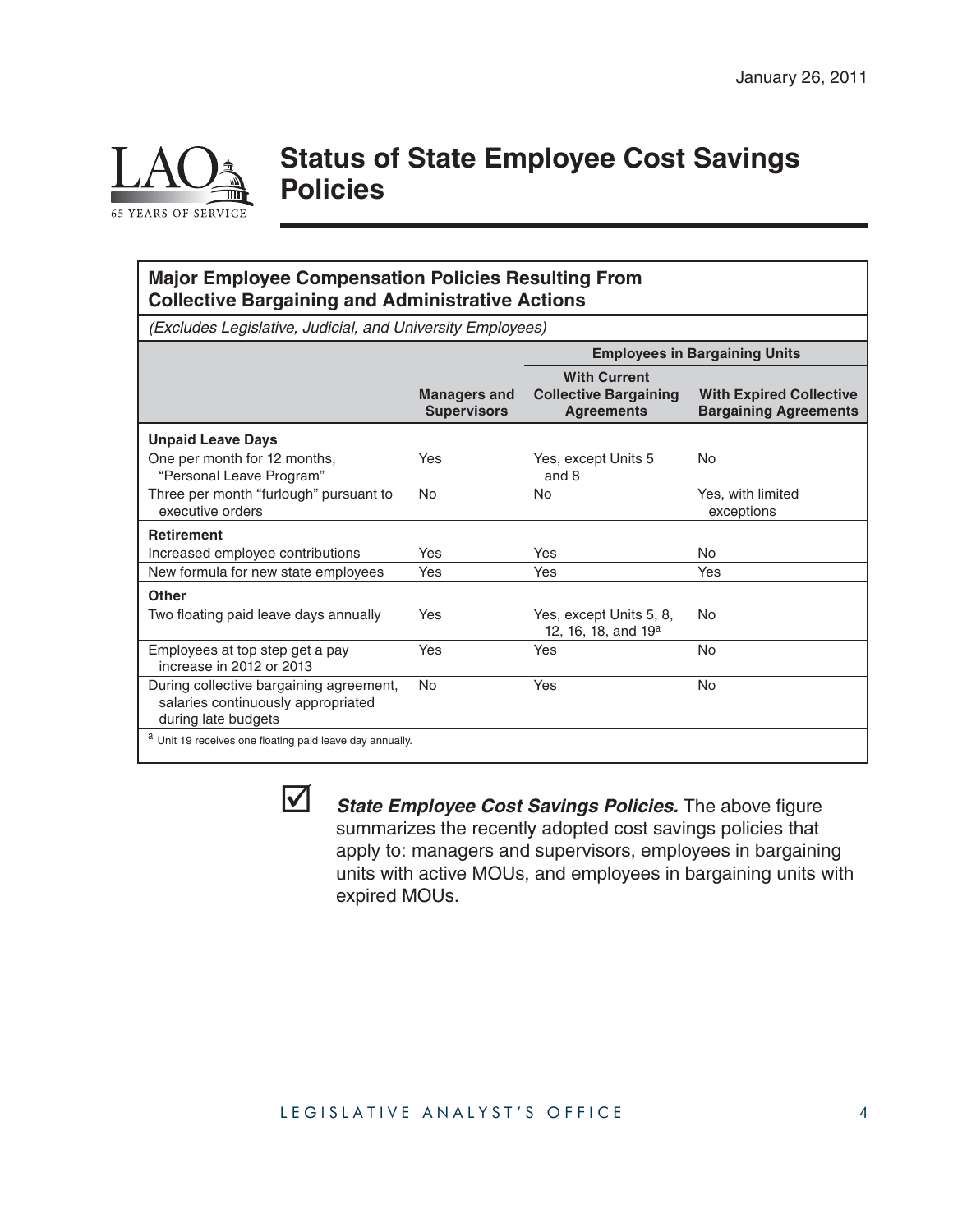

### **2010-11 Budget Assumed \$1.5 Billion in General Fund Savings**



 *Collective Bargaining and Administrative Actions: \$896 Million General Fund (\$661 Million Other Funds).* The budget assumed that the state would reduce General Fund employee compensation costs through (1) new contracts and (2) administrative actions that affect employees with expired contracts and employees not represented by unions.



 *5 Percent Workforce Cap: \$450 Million General Fund (\$353 Million Other Funds).* The budget assumed additional General Fund savings resulting from an unallocated cut to personnel costs across all departments.



 *Operating Expenses and Equipment (OE&E): \$130 Million General Fund.* Associated with the workforce cap, the budget assumed that the state would capture \$130 million in OE&E savings.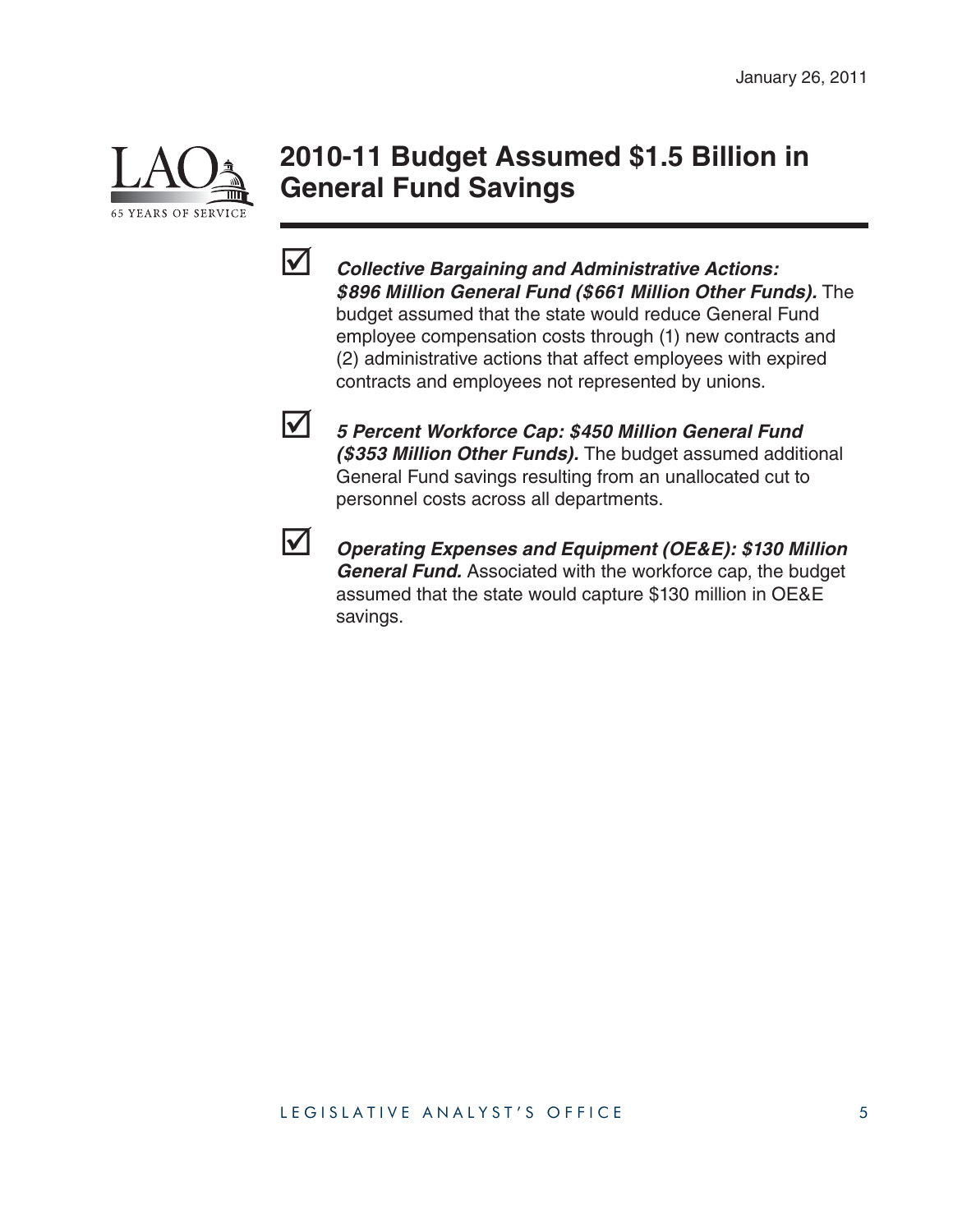

### **Administration: One-Third of 2010-11 Budget Savings Unachievable**



 *Erosions in Collective Bargaining and Administrative Actions Savings: \$166 Million General Fund (\$764,000 Other Funds).* The Governor assumes that the contracts negotiated in 2010 and the administrative actions to cut employee compensation will fail to achieve the targeted savings.



 *Erosions in Workforce Cap: \$281 Million General Fund (\$48 Million Other Funds).* The CDCR will miss its savings target by \$272 million. Three other departments—Department of Developmental Services, Department of Social Services, and Department of Veterans Affairs (DVA)—also are unable to cut personnel costs to achieve their full workforce cap savings.



**M** *Erosions in OE&E Savings: \$100 Million General Fund.* The administration assumes the state will only capture \$30 million of the anticipated OE&E savings.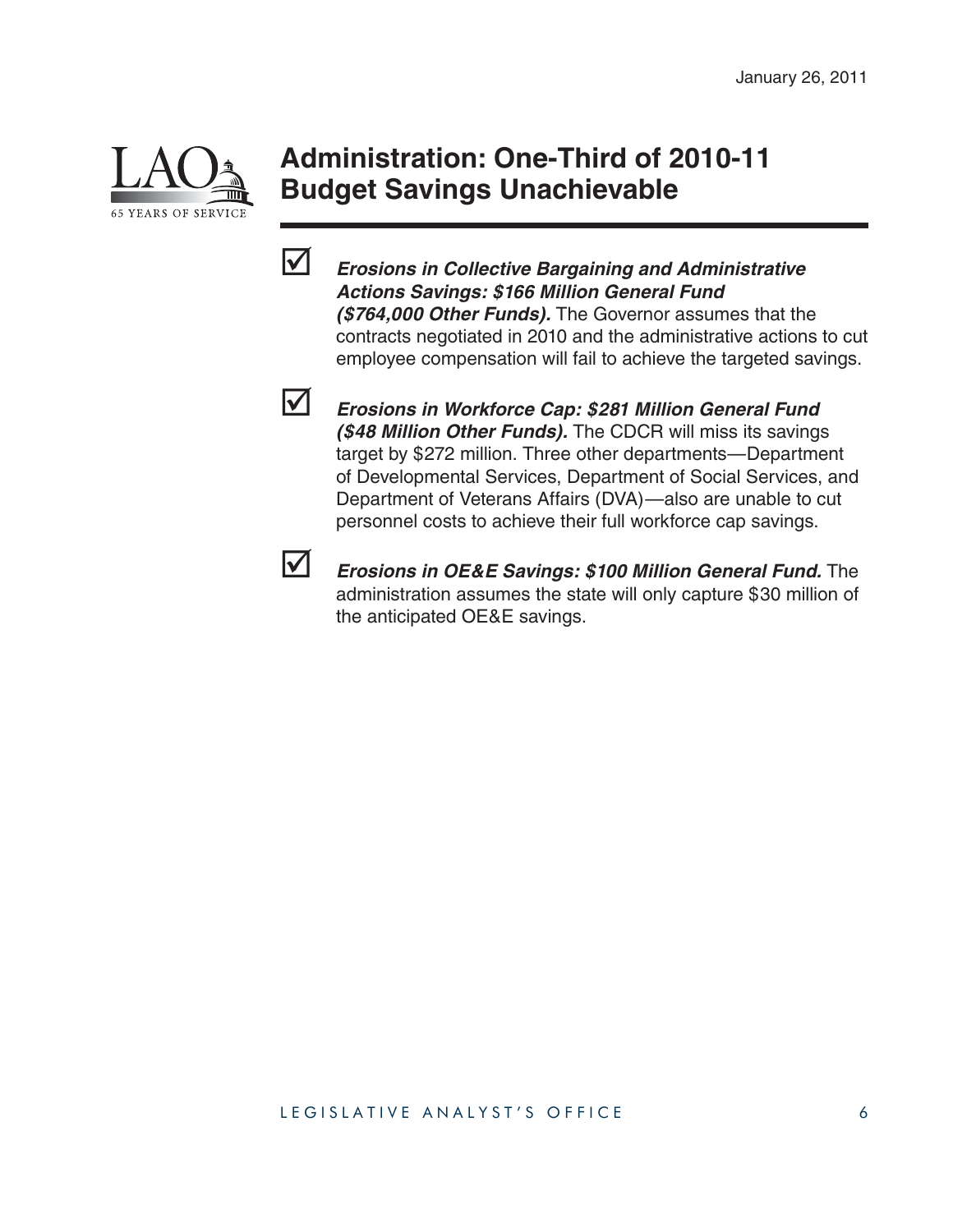

### **Governor's Proposal for 2011-12: \$580 Million General Fund (\$405 Million Other Funds) in New Solutions**



*Collective Bargaining and Administrative Actions.* **The** budget assumes that the state will save \$308 million General Fund (\$207 million other funds) through administrative actions and collective bargaining with the six bargaining units with expired contracts. This estimate assumes that the new MOUs will reduce salary costs for these bargaining units by 10 percent.

**V** *Core Health Care Plan Option.* The state's contribution to employee health care is based on the average cost of the four health plans with the most enrolled state employees. Beginning in the 2012 calendar year, the administration proposes adding a new health plan that provides somewhat less coverage at a lower premium. The budget assumes that this plan will attract enough employees so that the state will realize \$72 million in General Fund savings (\$36 million other funds) in the budget year.

**1** \$200 Million Unallocated Cut. The Governor proposes an unallocated \$200 million cut in General Fund state operations (\$163 million other funds) to improve efficiency. The budget suggests that the cut will focus on (1) reorganizing programs and departments to reduce duplication and inefficiencies; (2) reviewing state peace officer and safety classifications; and (3) reducing costs in other areas like contracting, fleet operations, and cell phone use.



**V** Workforce Cap. The budget assumes that the departments that were unable to achieve their full workforce cap savings in 2010-11 will achieve these savings in 2011-12. (The DVA, however, is given a partial exemption from the workforce cap.)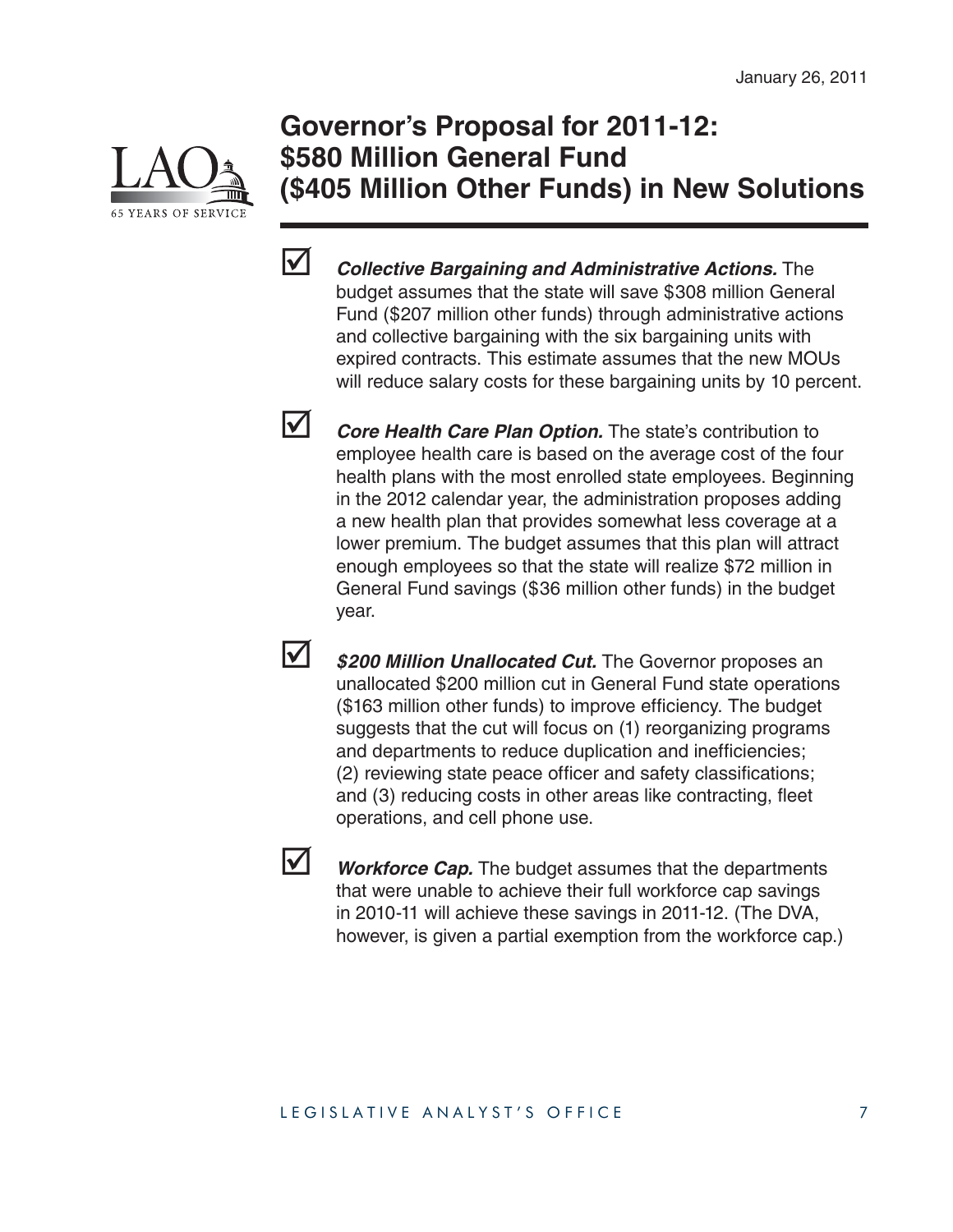

### **LAO Assessment: Half of New Savings Not Likely**



*Collective Bargaining.* The 15 MOUs negotiated in 2010 achieved 8 percent to 10 percent savings in employee compensation. Unless the contracts with the remaining six bargaining units achieve savings at the top end of this spectrum, the state will not realize the savings anticipated in the budget. If the contracts provide 8 percent savings, for example, over \$60 million in assumed General Fund savings (\$40 million other funds) would not be realized.

**Mew Health Plan.** A plan that is less expensive than the current health plans will likely have less coverage. Because the state workforce is aging, we are cautious in assuming that many employees would be attracted to a plan with fewer benefits.



**V** *Unallocated Cuts.* It is unclear how departments would achieve these additional proposed reductions. Further, unallocated reductions effectively remove the Legislature from the decision-making process—leaving departments to make reductions based upon the administration's priorities rather than the Legislature's priorities.



 *Full Workforce Cap Savings Unlikely.* The administration assumes the three departments—including CDCR—that were unable to fully achieve their workforce cap savings in 2010-11 will do so in the budget year. The CDCR has a significant structural shortfall and, to our knowledge, has no plan to achieve these workforce cap savings.